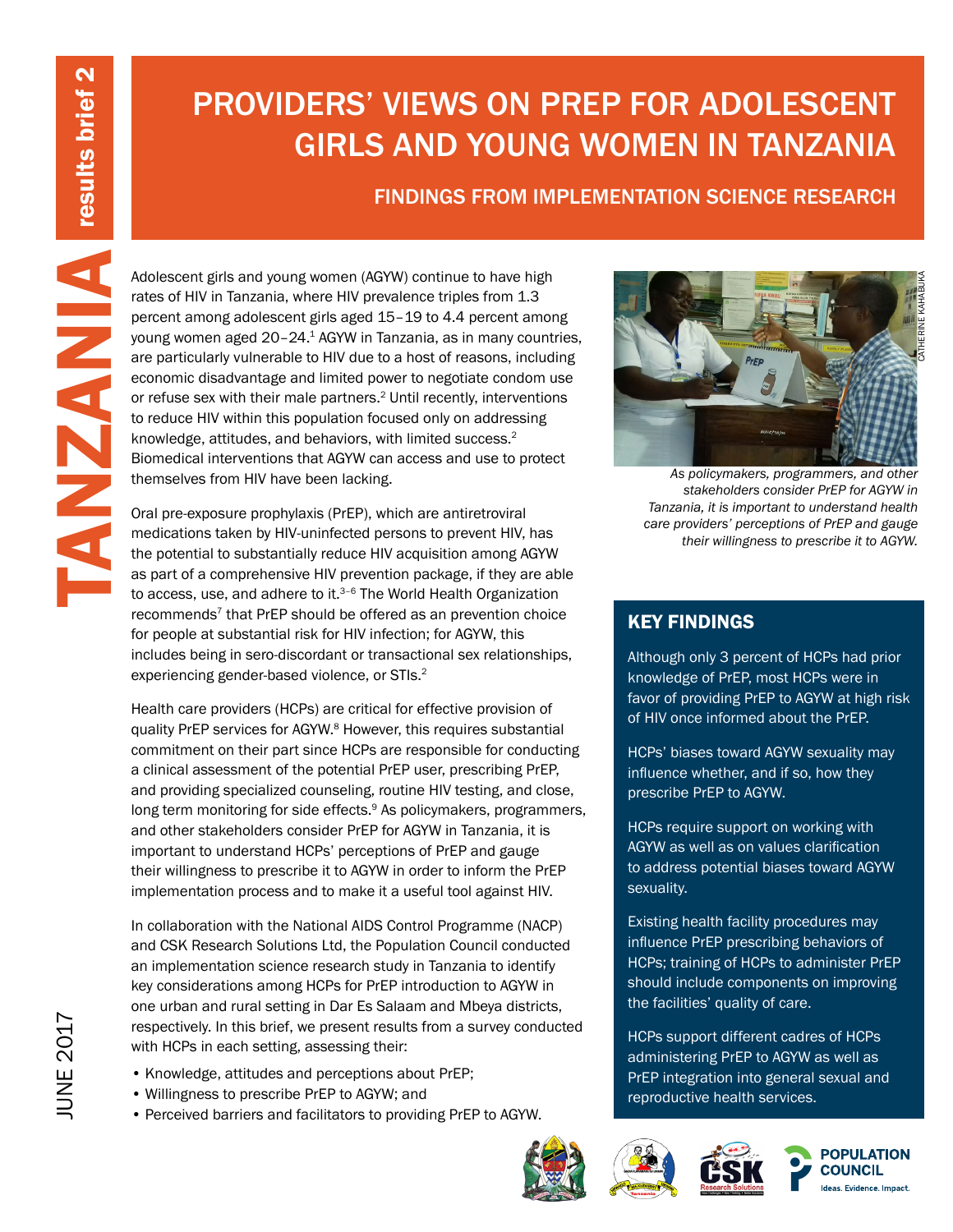## **METHODS**

HCPs who provide sexual and reproductive health services in 74 clinics completed a detailed questionnaire from March to April 2017.<sup>10</sup> Trained research assistants administered the survey questions on HCP characteristics and current PrEP knowledge. Following these questions, the research assistants used a standardized script to provide information on PrEP to all HCPs. Placebo PrEP pills were also shown to the HCPs. Thereafter, the HCPs completed the remaining sections of the survey on their own. The study was approved by the Population Council Institutional Review Board (New York, USA) and the National Institute of Medical Research (Dar es Salaam, Tanzania).

## RESULTS

#### *Who participated in the study?*

A total of 316 HCPs completed the survey; 196 (62 percent) from 35 health facilities in Dar es Salaam and 120 (38 percent) from 39 health facilities in Mbeya. Surveyed HCPs were from dispensaries (58 percent), hospitals (21 percent) and health centers (21 percent). Most HCPs worked in public-managed facilities (61 percent). The mean age of the sample was 40 years, most were female and about half were nurses (Table 1). The Dar es Salaam sample was older, had more females, and more years working in their profession than the Mbeya sample.

Only 3 percent of providers had prior knowledge of PrEP. Most HCPs reported caring for adolescents younger than

#### TABLE 1 HCPS' DEMOGRAPHIC CHARACTERISTICS

|                                                                                        | Dar es<br><b>Salaam</b><br>$n = 196$<br>$\%$ | <b>Mbeya</b><br>$n = 120$<br>$\%$ | <b>Total</b><br>$n = 316$<br>%       |
|----------------------------------------------------------------------------------------|----------------------------------------------|-----------------------------------|--------------------------------------|
| Age (mean)***                                                                          | 42.1                                         | 37.3                              | 40.3                                 |
| Female sex**                                                                           | 77.0                                         | 61.7                              | 71.2                                 |
| Main profession***<br><b>Nurse</b><br>Doctor<br>Clinical officer<br>Counselor<br>Other | 52.6<br>19.4<br>6.1<br>19.9<br>1.3           | 42.5<br>8.3<br>23.3<br>1.7<br>9.5 | 48.7<br>15.2<br>12.7<br>13.0<br>10.8 |
| Year worked in profession*<br>(mean)                                                   | 14.7                                         | 11.0                              | 13.3                                 |
| Provide care to clients under<br>age 18***                                             | 83.6                                         | 96.7                              | 87.3                                 |
| <b>Prior knowledge of PrEP</b>                                                         | 4.6                                          | 1.7                               | 3.5                                  |

\*\*\*<0.001; \*\*<0.01; \*<0.05

age 18, although the proportion was significantly higher for HCPs in Mbeya compared to Dar es Salaam.

## *How willing are HCPs to provide PrEP to subpopulations of AGYW at high risk of HIV?*

Greater than 90 percent of HCPs were willing to provide PrEP to AGYW in sero-discordant relationships, AGYW who exchange sex for money, and AGYW who change partners frequently (Figure 1). Fewer HCPs were willing to provide PrEP to AGYW with a history of abuse from partners or STIs. Only 61 percent of providers were willing to prescribe PrEP to all AGYW at high risk for HIV.

#### FIGURE 1 PERCENT OF HCPS' WILLING TO PRESCRIBE PREP BY SUB-POPULATION OF AGYW



## *What are HCPs' main concerns about prescribing PrEP?*

Across the two settings, the three main concerns about PrEP, reported by over 30 percent of providers, were concerns about increased high risk behavior, side effects, and patient noncompliance with therapy (Figure 2).

#### FIGURE 2 HCPS' MAIN CONCERNS ABOUT PREP

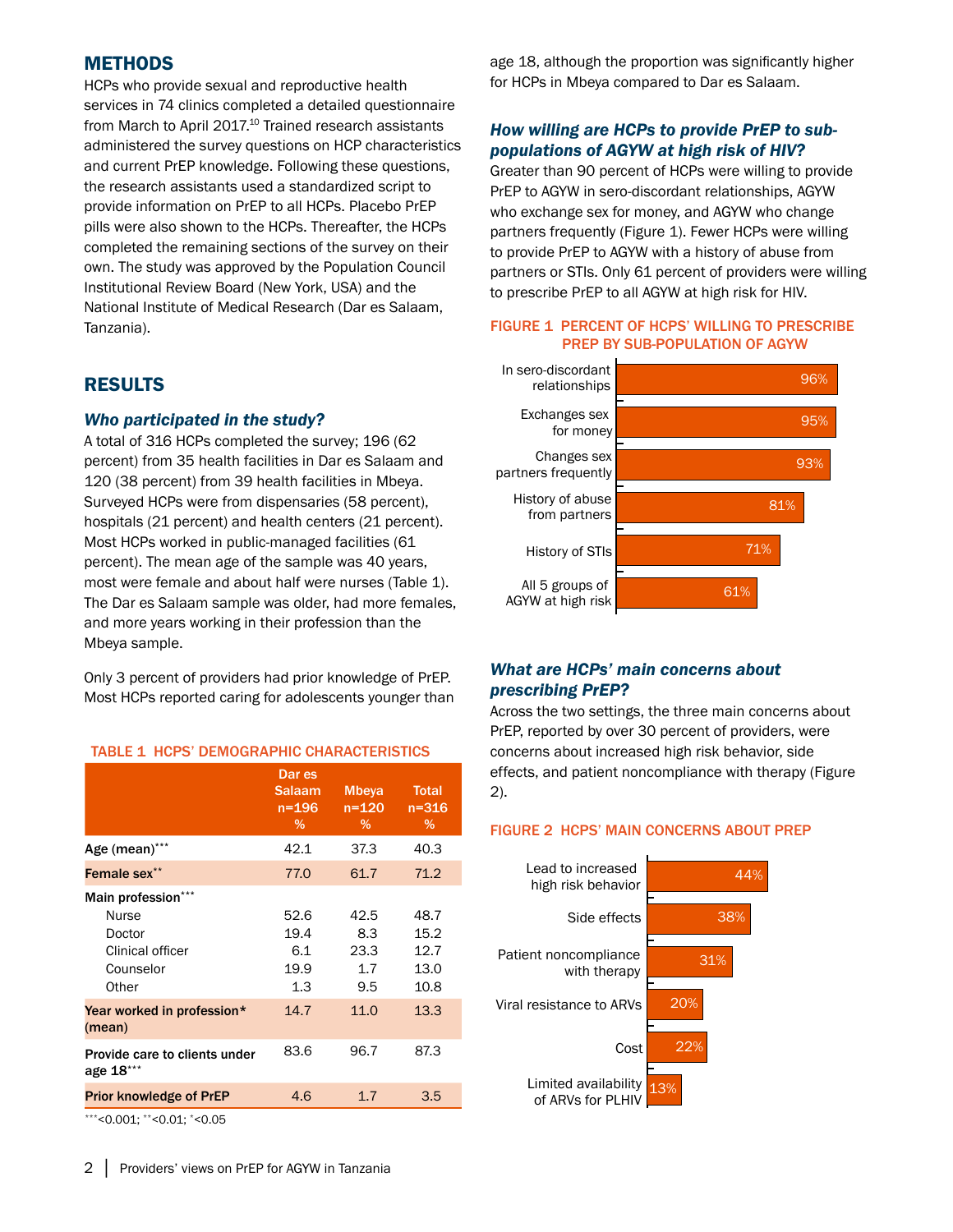## *Where, how, and by whom should PrEP be provided for AGYW?*

Across the two settings, HCPs were more supportive of PrEP being offered through public and private health facilities compared to nongovernmental organizations, mobile health services and faith-based organizations (Figure 3).

## FIGURE 3 HCPS' VIEWS ON SERVICE LOCATIONS TO PROVIDE PREP TO AGYW



HCPs also suggested that PrEP services could be integrated into existing maternal and reproductive health (87 percent) and youth-friendly health services (92 percent), such as, family planning (91 percent), STI prevention and treatment (88 percent), and genderbased violence counseling (82 percent).

In addition to doctors, more than 85 percent of HCPs supported PrEP provision by nurses, counselors, and clinical officers. Pharmacists were the least endorsed HCP for prescribing PrEP (65 percent).

## *Are there urban and rural differences in factors associated with providers' willingness to prescribe PrEP to all AGYW at high risk of HIV?*

There were significant differences by setting on the factors influencing providers' willingness to prescribe PrEP to AGYW at high risk for HIV (Table 2).

In Mbeya, HCPs with stronger concerns that PrEP would result in increased risk behavior reported being less willing to prescribe PrEP to AGYW in comparison to HCPs with fewer concerns.

In Dar es Salaam, HCPs with more negative attitudes toward AGYW's sexuality and with greater concerns about how PrEP will be integrated into existing services reported being less willing to prescribe PrEP to AGYW in comparison to HCPs with fewer negative attitudes and fewer concerns, respectively.

#### TABLE 2 FACTORS ASSOCIATED WITH HCPS' WILLINGNESS TO PRESCRIBE PREP TO AGYW AT HIGH RISK FOR HIV

|                                                           | Dar es Salaam<br>$(n=196)$ |         | <b>Mbeya</b><br>$(n=120)$ |         |
|-----------------------------------------------------------|----------------------------|---------|---------------------------|---------|
|                                                           | $\%$<br>willing            | p-value | %<br>willing              | p-value |
| Fear of increased risk<br>behavior <sup>a</sup>           |                            | ns      |                           | < 0.001 |
| Few<br>Many                                               | 60.0<br>57.3               |         | 82.5<br>49.2              |         |
| <b>Concerns about PrEP</b><br>integration into services b |                            | < 0.05  |                           | ns      |
| Low<br>High                                               | 70.0<br>53.1               |         | 72.9<br>54.0              |         |
| Negative attitudes<br>toward AGYW sexuality <sup>c</sup>  |                            | < 0.01  |                           | ns      |
| Few<br>Many                                               | 71.3<br>48.6               |         | 72.1<br>55.8              |         |

<sup>a</sup>5 items (e.g., PrEP will cause patients to engage in riskier behaviors)

**b4** items (e.g., I do not have time to provide clinical monitoring for PrEP)

c 11 items (e.g., Unmarried AGYW should not be provided contraceptives because Tanzanian culture does not support premarital sex)

## *Are there urban and rural differences in how current service facility procedures influence HCPs' readiness to prescribe PrEP to all AGYW at high risk of HIV?*

In both districts, HCPs who reported that their facility had high quality patient-centered care practices were more willing to prescribe PrEP to AGYW that those who reported their facility had low quality patient-centered practices (Table 3).

There were also significant differences by setting on the health facility factors. In Mbeya, HCPs who report that their facility has appropriate guidelines for working with adolescents were more willing to prescribe PrEP to AGYW than those who reported their facilities did not have appropriate guidelines.

In Dar es Salaam, HCPs who report that providers in their facility were sufficiently trained to provide HIV prevention, care, and treatment services to adolescents and young adults were more willing to prescribe PrEP to AGYW than HCPs who reported that providers were insufficiently trained.